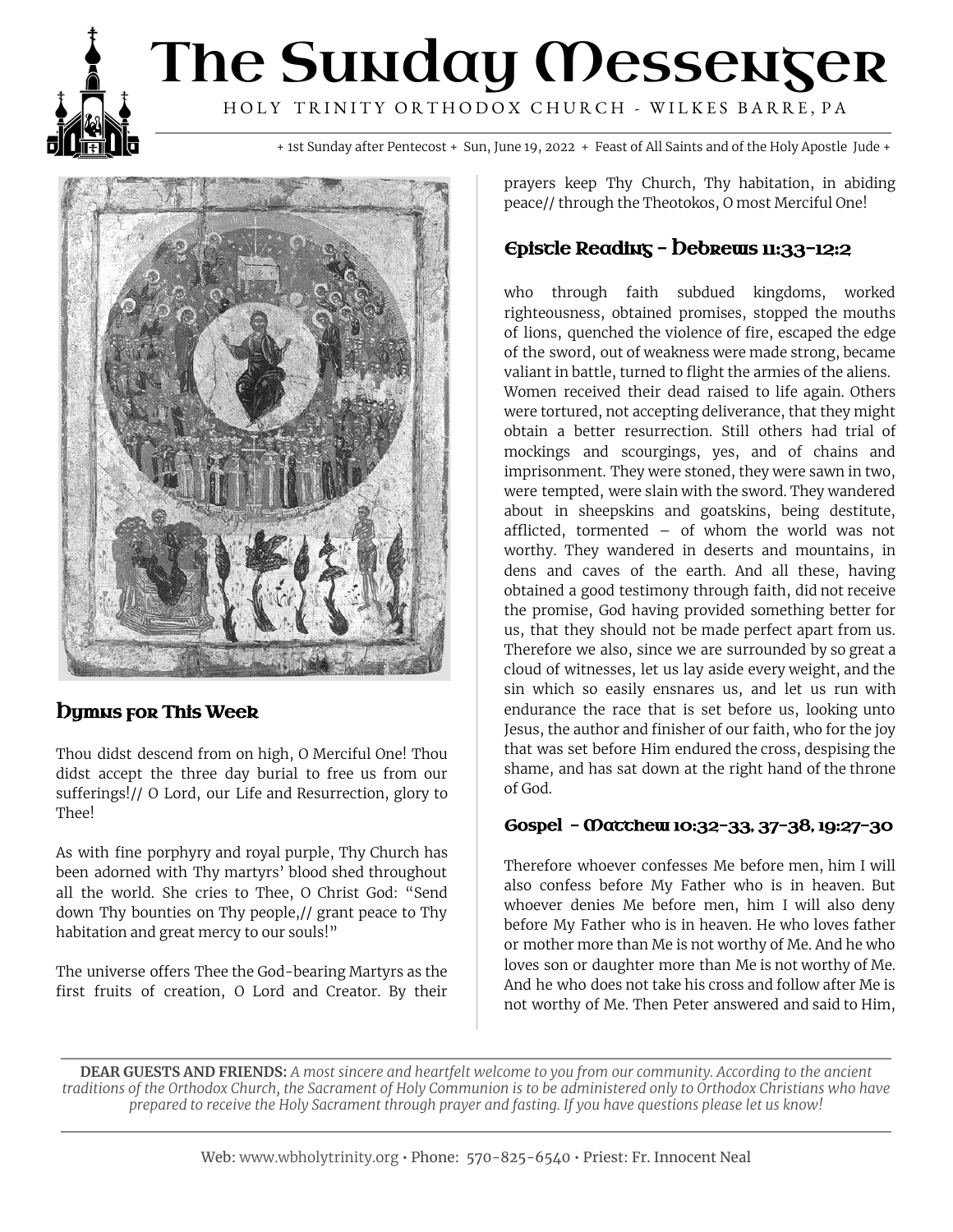"See, we have left all and followed You. Therefore what shall we have?" So Jesus said to them, "Assuredly I say to you, that in the regeneration, when the Son of Man sits on the throne of His glory, you who have followed Me will also sit on twelve thrones, judging the twelve tribes of Israel. And everyone who has left houses or brothers or sisters or father or mother or wife or children or lands, for My name's sake, shall receive a hundredfold, and inherit eternal life. But many who are first will be last, and the last first.



## This Weeks Schedule **Doly Trinity Orthodox Church**

+++

### **THIS WEEKEND**

Saturday, June 18th 5 PM: Great Vespers w/ Litya, Confessions 5:45 PM: Parastas for Steven Hutz Sunday, June 19th 8:40 AM: 3rd & 6th Hours 9 AM: Divine Liturgy 10:30 AM: Coffee Hour 11:30 AM: Parish Council Meeting  $+ + +$ 

#### **THIS WEEK**

**Sts Peter & Paul Fast begins Monday (tomorrow) June 20th and continues through June 29th when we celebrate the Feast of Sts. Peter and Paul. Normal fasting rules apply. Please reference your Orthodox Church Calendar for specifics. May Our Lord strengthen you for a fruitful fast and Joyous Feast!**

**WED @ 11 AM:** Private Prayer **FRI, June 24th:** Divine Liturgy for the Feast of the Nativity of John the Baptist.  $+ + +$ 

#### **NEXT WEEKEND**

Saturday, June 25th 5 PM: Great Vespers w/ Litya, Confessions Sunday, June 26th 8:40 AM: 3rd & 6th Hours 9 AM: Divine Liturgy 10:30 AM: Coffee Hour

*"A person can become a saint anywhere. At your work, whatever it may be, you can become a saint through meekness, patience, and love. Make a new start every day, with new resolution, with enthusiasm and love, prayer and silence."*

- St. Porphyrios



## **ANNOUNCEMENTS** & Upcoming Parish Events +++

**Bazaar/Foodfest:** Summer is fast approaching & so is our annual bazaar. The dates for this year's event will be Friday & Saturday, July 29 & 30. In addition to the sale of the usual favored foods we will again be offering music, beer & wine, our bake sale and some games of chance (basket raffle and instant bingo). We will also be offering dine-in service this year. The organizing committee recently met and although we have many who have stepped up to help we are still in need of someone to take charge of the potato pancake sale. Anyone who is willing to help should contact Jason for additional information. As our major annual fundraiser, we hope each parishioner will give freely of their time prior to and during the event. Contributions in the form of merchandise (for the basket raffle) or monetary donations will also be appreciated.

Additional information will be forthcoming by way of the bulletin and also on the information stand in the vestibule. Should you have any questions or suggestions please feel free to contact Sandy or Jason.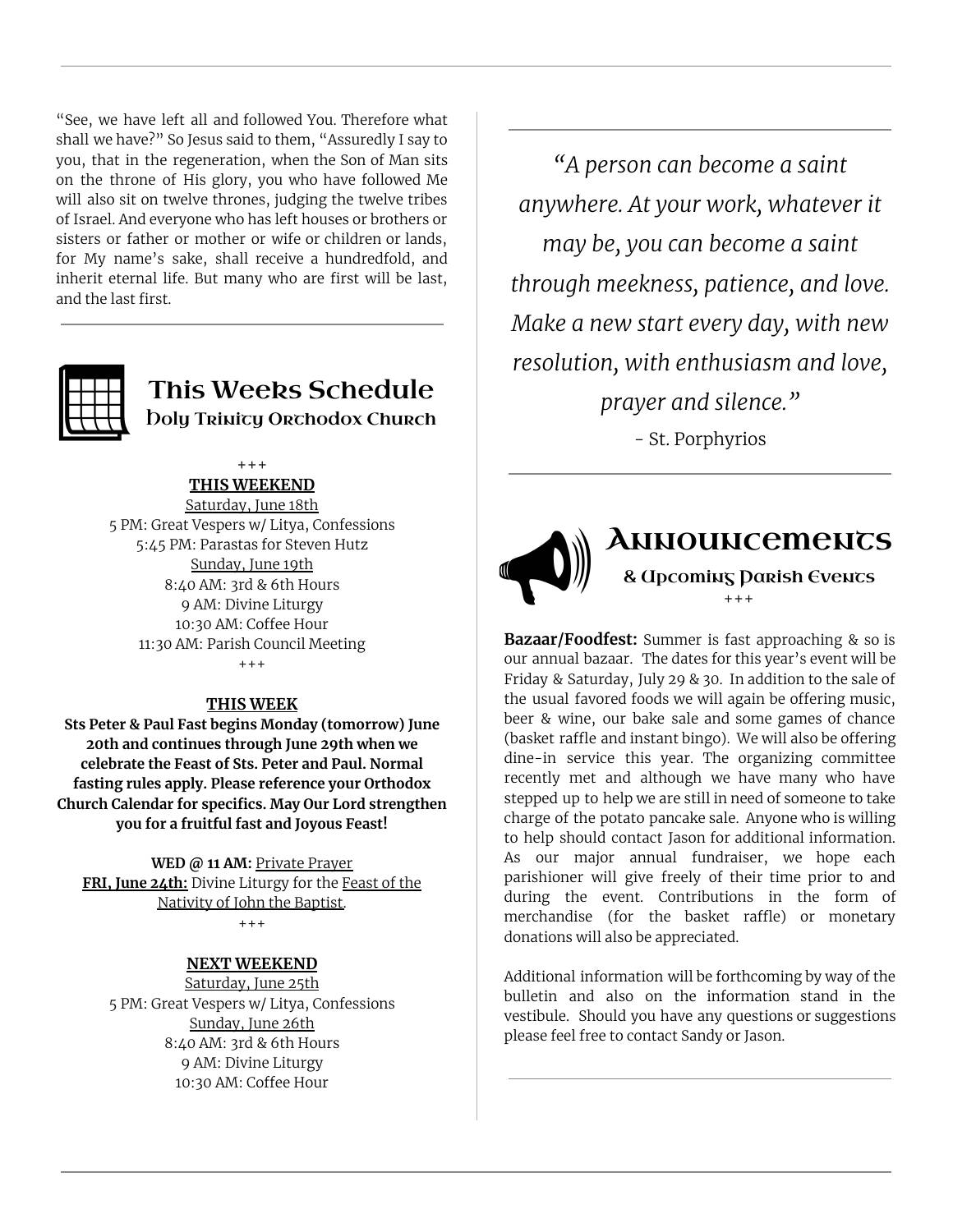**A Thank You:** Heartfelt thanks to the anonymous donor for the generous gift to Louie and I. The painting project was a gift from our hearts for the Love of God, our Church and our Church Family. With Love in Christ, Louie and Sherry

**WEEKLY GIVING UPDATE:** We thank you for your continued giving in gratitude for all that our loving God does for each of us, for His Holy Church, and all the blessings we receive through her.

Weekly Cost to Keep the Church Open: \$2,840 Monthly Cost to Keep the Church Open: \$12,305 Collections last Sunday: \$3,244.02

## **Birchdays & Anniversaries**

**June Birthdays:** Anna Cardoni (6/2), Rose Kennedy (6/2), Marlene Latzman (6/3), Noelle Flis (6/6), Fr. Innocent Neal (6/7), Doreen Cherkis (6/10), Rebecca Willis (6/12), Christopher Polk (6/12), Melanie Flis (6/13), Symeon Clark (6/17), Noah Nealon (6/17), Eric Zbegner (6/18), Stephen Serafin (6/19), Zoryana Duda (6/20), Aimee Austin (6/20), Amy Rubino Welgus (6/23), Peter Welgus Jr. (6/24), Laura Polk (6/28), Gregory Stankiewicz (6/30), Emily Willis (6/30) **Anniversaries:** Eleanor & Ted Sovyrda (6/2), Tom & Joan Austin (6/5), Donna & Jerry Stankiewicz (6/6), David & Deborah Mills (6/16)

**This Week's Birthdays:** Stephen Serafin (6/19), Zoryana Duda (6/20), Aimee Austin (6/20), Amy Rubino Welgus (6/23), Peter Welgus Jr. (6/24) **Anniversaries:**

# Happy Father's Day

*Memory eternal for all of our departed fathers and may God grant our living fathers many years!*



The Sunday following Pentecost is dedicated to All Saints, both those who are known to us, and those who are known only to God. There have been saints at all times, and they have come from every corner of the earth. They were Apostles, Martyrs, Prophets, Hierarchs, Monastics, and Righteous, yet all were perfected by the same Holy Spirit.

The Descent of the Holy Spirit makes it possible for us to rise above our fallen state and to attain sainthood, thereby fulfilling God's directive to "be holy, for I am holy" (Lev. 11:44, 1 Peter 1:16, etc.). Therefore, it is fitting to commemorate All Saints on the first Sunday after Pentecost.

This feast may have originated at an early date, perhaps as a celebration of all martyrs, then it was broadened to include all men and women who had borne witness to Christ by their virtuous lives, even if they did not shed their blood for Him.

Saint Peter of Damascus, in his "Fourth Stage of Contemplation," mentions five categories of saints: Apostles, Martyrs, Prophets, Hierarchs, and Monastic Saints (Philokalia [in English] Vol. 3, p.131). He is actually quoting from the Octoechos, Tone 2 for Saturday Matins, kathisma after the first stichology.

Saint Nikódēmos of the Holy Mountain (July 14) adds the Righteous to Saint Peter's five categories. The list of Saint Νikόdēmos is found in his book The Fourteen Epistles of Saint Paul (Venice, 1819, p. 384) in his discussion of I Corinthians 12:28.

The hymnology for the feast of All Saints also lists six categories: "Rejoice, assembly of the Apostles, Prophets of the Lord, loyal choirs of the Martyrs, divine Hierarchs, Monastic Fathers, and the Righteous...."

Some of the saints are described as Confessors, a category which does not appear in the above lists. Since they are similar in spirit to the martyrs, they are regarded as belonging to the category of Martyrs. They

**PARISH PRAYER LIST Living:** Cynthia Dulsky, Theodore & Elenor Sovryda, Nadine Breisch, Sonja & Leanne Kay, Josie Bissett, Lisa & Scott Harvey, Daniel & Shannon Bissett, Peter Holoviak & Family, Evelyn Kosmiski, Mat. Elizabeth, Jeri Basarab, Fr. Theodore Orzolek, Mary Ann Lepa, Mat. Delores Donlick, Fr. Vladimir Fetchko, Deborah, Reader Matthew, Vladimir Dutko, Alan **Departed:** Bernard Golubiewski